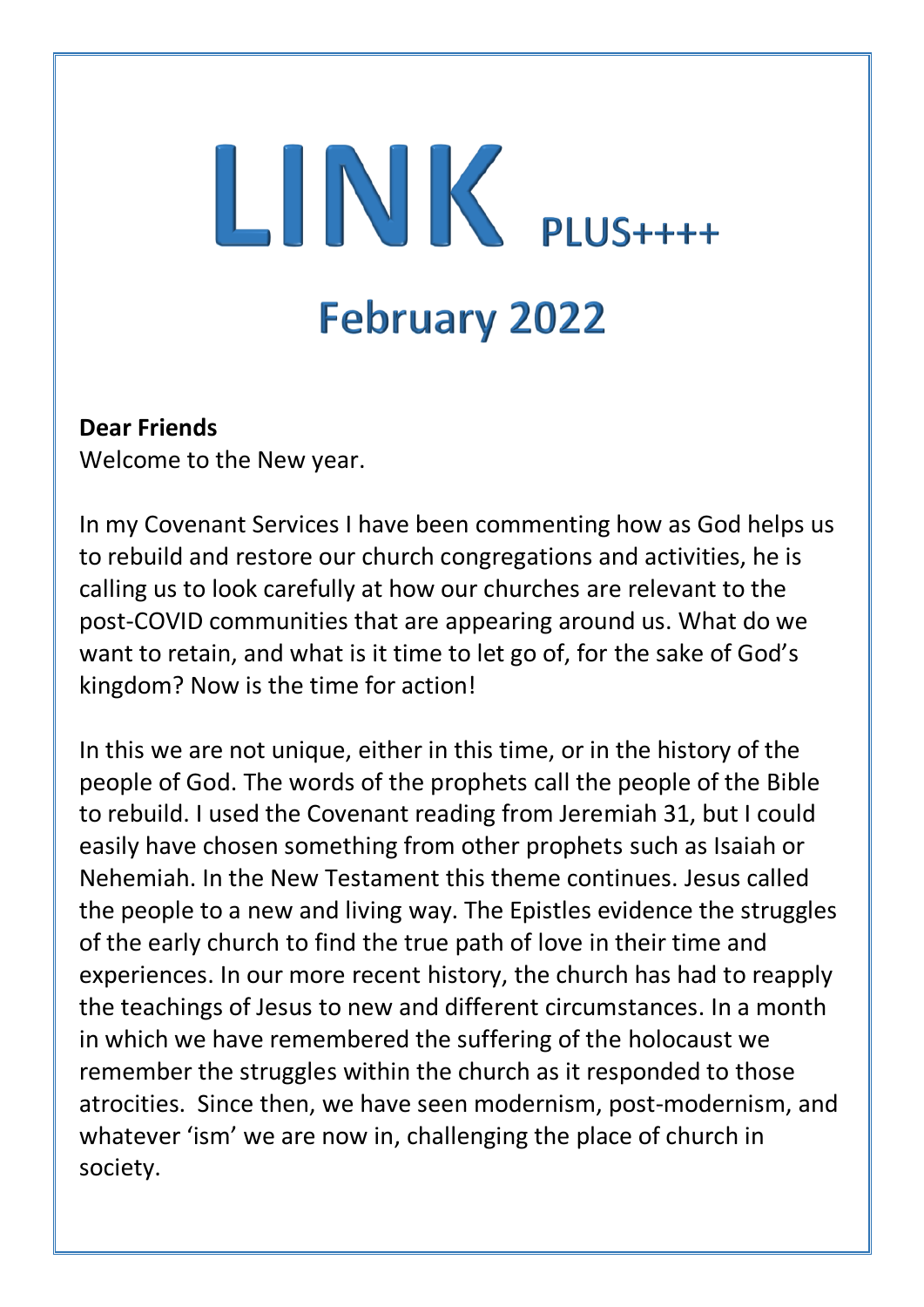We are the result of all the ways in which people in the past have taken up the challenges that they faced. The church is as it is now because of how they faithfully responded to their situations. The church of the future will be shaped by our willingness to grasp these issues today. What is it about the message that Jesus calls us to bring to the world today, that gives us life, and light, and a reason for being? More than that, can we articulate the message in a way that modern society can recognise and understand; that will give life and light and a reason for being to our communities?

May the Holy Spirit inspire us in this task and provide for the church a bountiful future.

Steve

P.S. As church activities are starting to be arranged, please let me know as soon as possible so I can ensure that folk in the Link area are aware of what each church is doing. Thanks.

### **Brean http://www.breanmethodistchurch.org.uk**

We were all together for Covenant service towards the end of January. Brean, Brent Knoll and East Brent that is, twenty or so of us making our commitment to God for our faith and how we are to live it out in the coming year.

We three churches currently meet together on three Sundays over the winter months and it was a nice touch that we were all on the same enlarged table over coffee afterwards sharing our news and our thoughts . For who knows what the new Methodist Church arrangements passed by Conference will lead us into by the end of the year.

Representatives from each church had met to consider the situation earlier in the month. None of us were happy about it. We recognise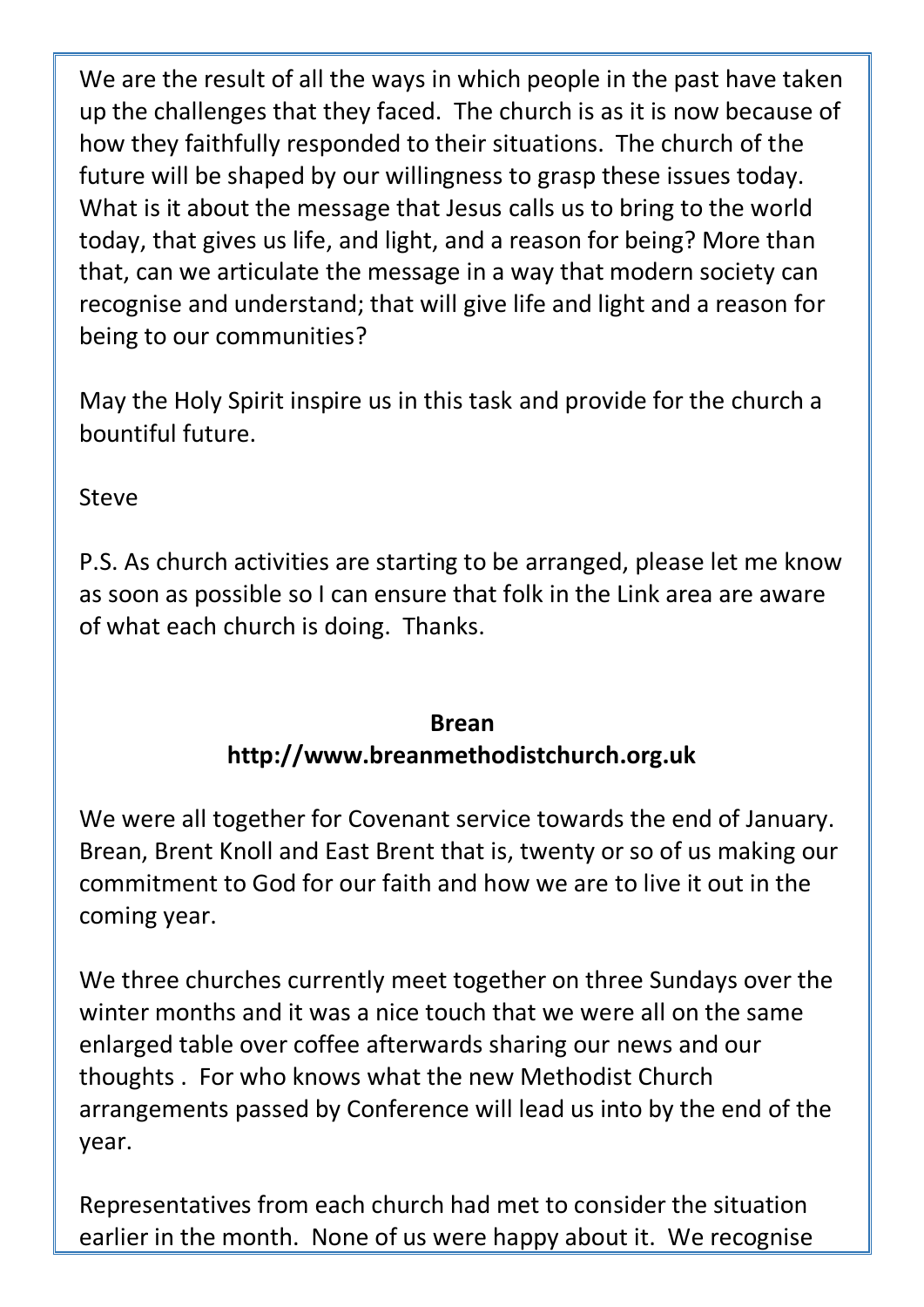that we shall be able to continue as separate churches but not as a Church Council with trustee status if we fall below a 'membership' of less than twelve. Various suggestions as to how we might respond were discussed and these will be put forward for discussion and decision for each of us later this month.

As we enter February, Christmas seems a long time ago now. The Saturday before Christmas was a happy day as we gathered in our schoolroom to enjoy coffee and carols with friends from village and other churches. About 30 were there I think. Many will know that I am uncomfortable with the words and images of many of our carols but as we sang out, I became very much aware of the 'otherness' in what we were doing. The warmth and assurance that girded that spiritual presence was greater than any uncertainties in the words that we sang.

I was reminded of that a few days later. On Christmas Eve, 40 were present for our 4pm Carol Service, and as Anne read to us excerpts from Laurie Lee's account of Carol Singing in his Cotswold village, we heard how he and his young friends spent Christmas Eve trudging through snow and obstacles, (and the occasional skirmishes with each other,) until finally they arrived at the home of Joseph the farmer, perched high on the hill above their valley. They had just sung:

*'As Joseph was a-walking he heard an angel sing; this night shall be the birth time of Christ the heavenly king.* At that moment it all came alive in a new way: *'And two thousand Christmasses became real to us then; the houses, the halls, the places of paradise had all been visited; the stars were bright to guide the kings through the snow, and across the farmyard we could hear the beasts in their stalls.'*

In a magical way the words were no longer so precious. Another energy was abroad in and through their presence. It was as though they had touched the pulse of God and all was right with the world. After the disappointments of last year, thanks to all who made this Christmas season so successful, and that includes of course Steve and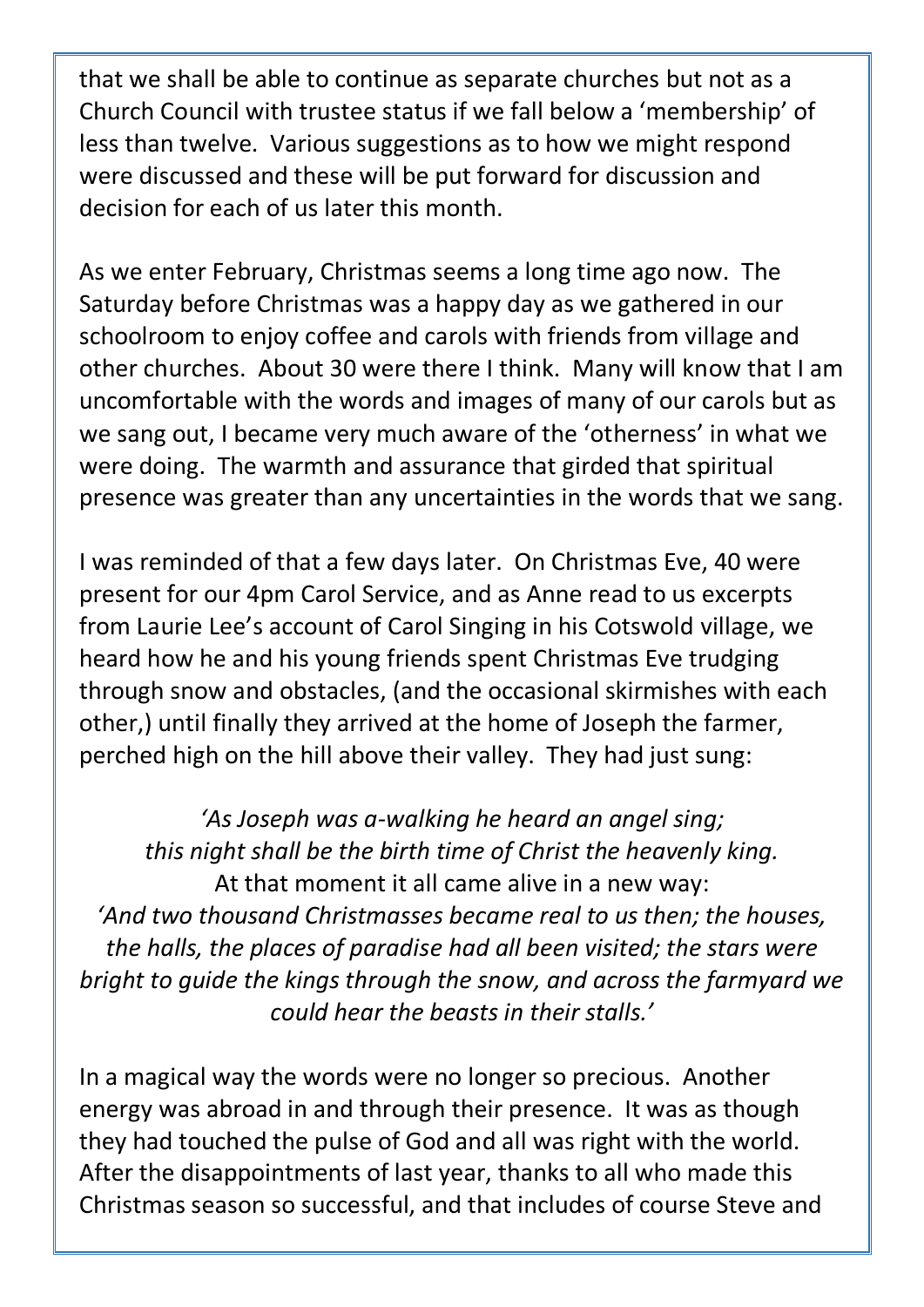Roy who erected our outside illuminated tree, and took it down again afterwards.

Over the period we raised £118 from our Christmas greetings scheme enough to contribute for a goat and a bicycle from All We Can's brochure; and £189 from our Christmas lunch and our Carol Service for Action for Children. Thank you to all who gave and all who worked so hard for these charities.

But now February looms. On Saturday 12<sup>th</sup> we are holding our yearly Bangers and Beetle night. Starts at 7 o'clock with Dingbats and Games, with Sausage and Mash at about 7.30. And then great fun with dice and beetles. Give your name to Judy on 751434 if you can come (and so that we can order enough sausages.)

Later in February is our Church Council, and by the end of the month I guess that Rosemary will be preparing for her lambing season. Then it will be Lent and the Church Year will be going its own inexorable way. Have a good month, everyone one, from us all.

Harvey Allen

### **Brent Knoll**

Those of you who have walked, or driven past, our Methodist Chapel in the evening may well have noticed candles in our window. This is because we have made a conscious decision to keep our lights on until the 2nd of February - not because we have forgotten to take our Christmas decorations down! The 2<sup>nd</sup> of February traditionally marks the end of the Christmas season in the Christian calendar and is known as Candlemass, which commemorates the presentation of Jesus at the Temple. We thought we would keep our candle arch shining to mark the presentation of Jesus, the Light of the World, and also to celebrate the return of the light as we to look towards Spring. We hope we've helped to add a bit of brightness to the Village of Brent Knoll on these long dark winter nights.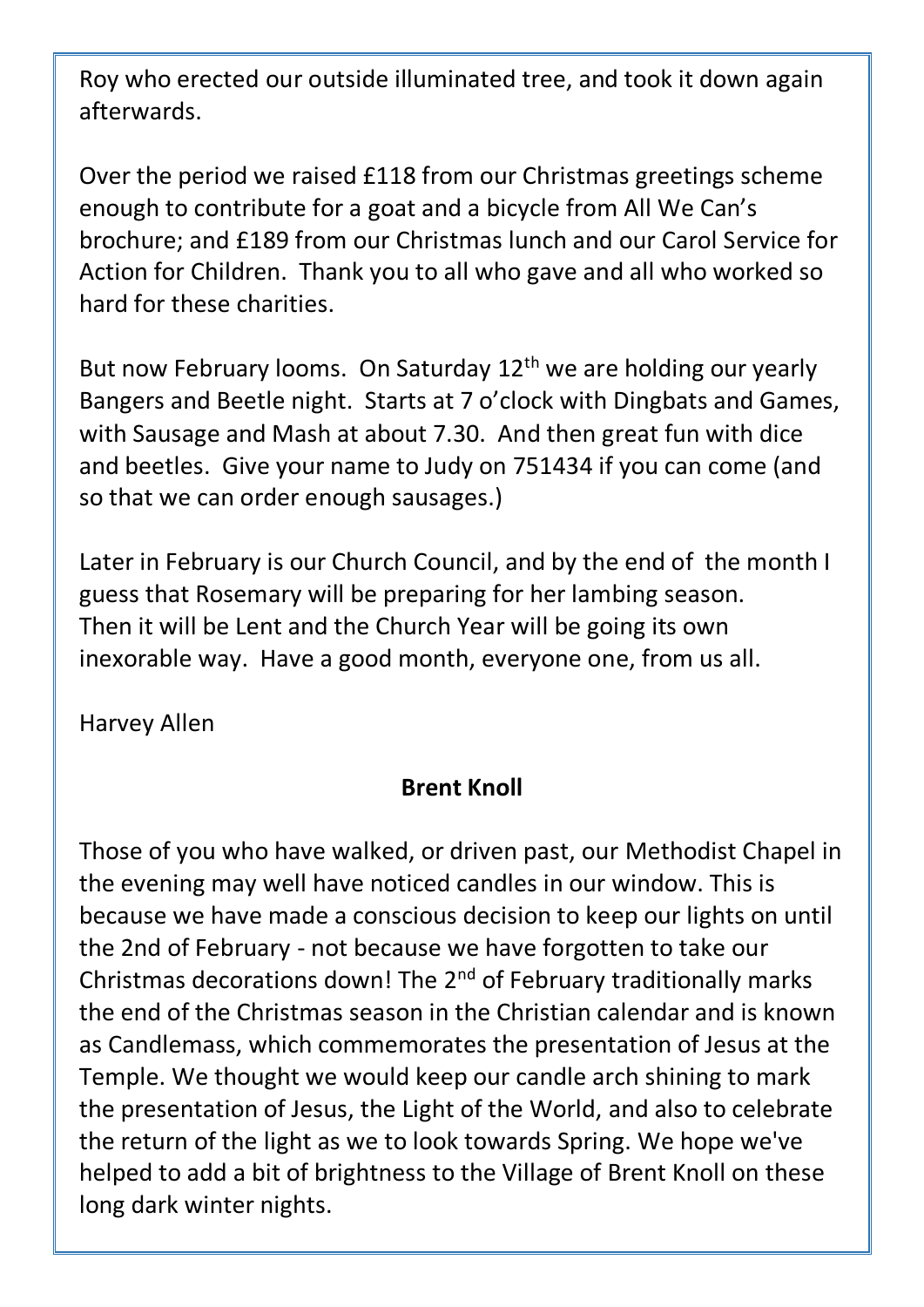There is no service here at Brent Knoll on Sunday 20<sup>th</sup> February as will be joining with our friends across the Link in a joint service at East Brent Methodist Church.

As the days grow longer and brighter, we continue to hold all our friends throughout the village, the Link & our Circuit, in our prayers. God bless you all, from all of us, here at Brent Knoll

Rosemary Krull

### **Burnham**

We're on the move! Where are we going? We don't exactly know yet – but 'We're on the move'. Not rapidly racing along but taking small steps. Cautiously, prayerfully. Reflecting as we proceed. Of what am I speaking? Some changes at church. Have you noticed any of them?

The choir is reforming. We thank Bridget, who has now retired, for leading it each week over the years. In the future the choir will focus on special events. Christmas; Easter; Pentecost; Harvest and more. There's an invitation for anyone to join for a particular event.

Some mature music makers are experimenting with forming a church band.

Chairs are in a gentle arc. As we gather in worship, we can now see one another a little better. Zoom worship isn't perfect, but it has shown us the benefit of visual communication.

Covid coffee in church has triggered tables behind the congregational seating. Why? To hopefully encourage more of us to stay after the service and chat with fellow worshippers.

There are some photographs of people in the entrance to the worship area. They aim to help newcomers more easily put names to faces.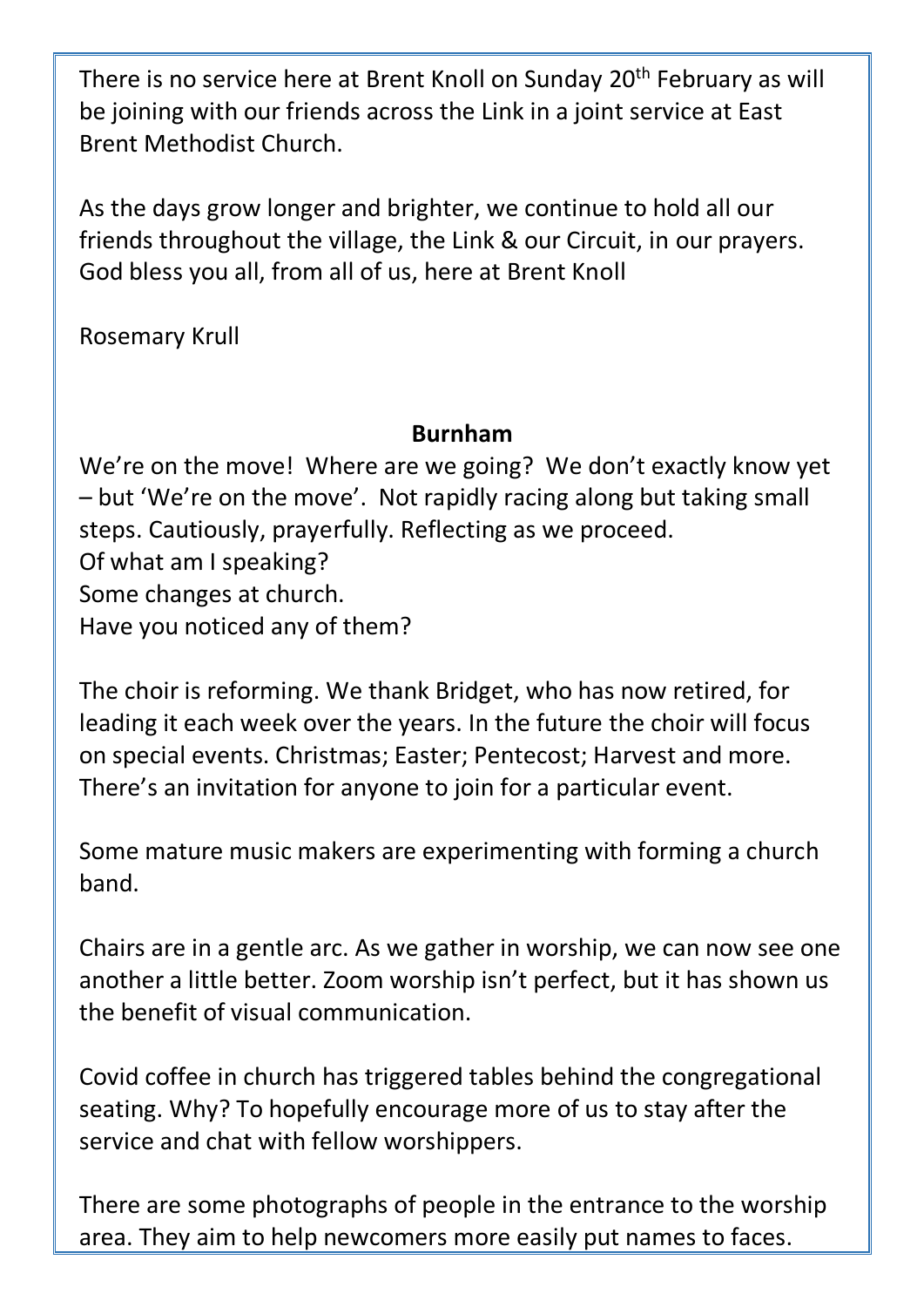We're on the move. We're taking small steps.

As we journey, it's worth reminding ourselves that in February, we are half - way between two major festivals: Christmas and Easter shout of God's love, forgiveness and forbearance towards us.

May God help us to echo his love, forgiveness and forbearance to one another in the challenge of our travels.

Linda [on behalf of the stewards]

### **East Brent**

It was a joy to be allowed to decorate our Church again for Christmas after two years of restrictions. The huge tree in the front corner was decorated by the local school children with decorations that they had made themselves. The Carol Service lit only with candles was fairly well attended, lots of people told me afterwards how much they had enjoyed the service. The well known Carols were sung with such enthusiasm and it was such a happy evening. Thank you to all the readers who took part so willingly, and the mince pie makers and washer uppers. One good thing about East Brent is there's never any problem finding someone to help with any jobs that need doing.

It was good to meet up with family members, who had come home for the holiday at our Christmas morning service. Thank you to John Trebble who took our service so willingly.

We also stood a decorated Christmas tree outside where it was much appreciated by persons passing by.

Next month we have some big decisions to make about our Churches future at the Church Council Meetings. We have lost in 12 months 4 of our Church numbers, one has moved to Suffolk and three have died and we now have to recover from the shock and surprise at the way smaller Churches are being victimised. It would appear that those in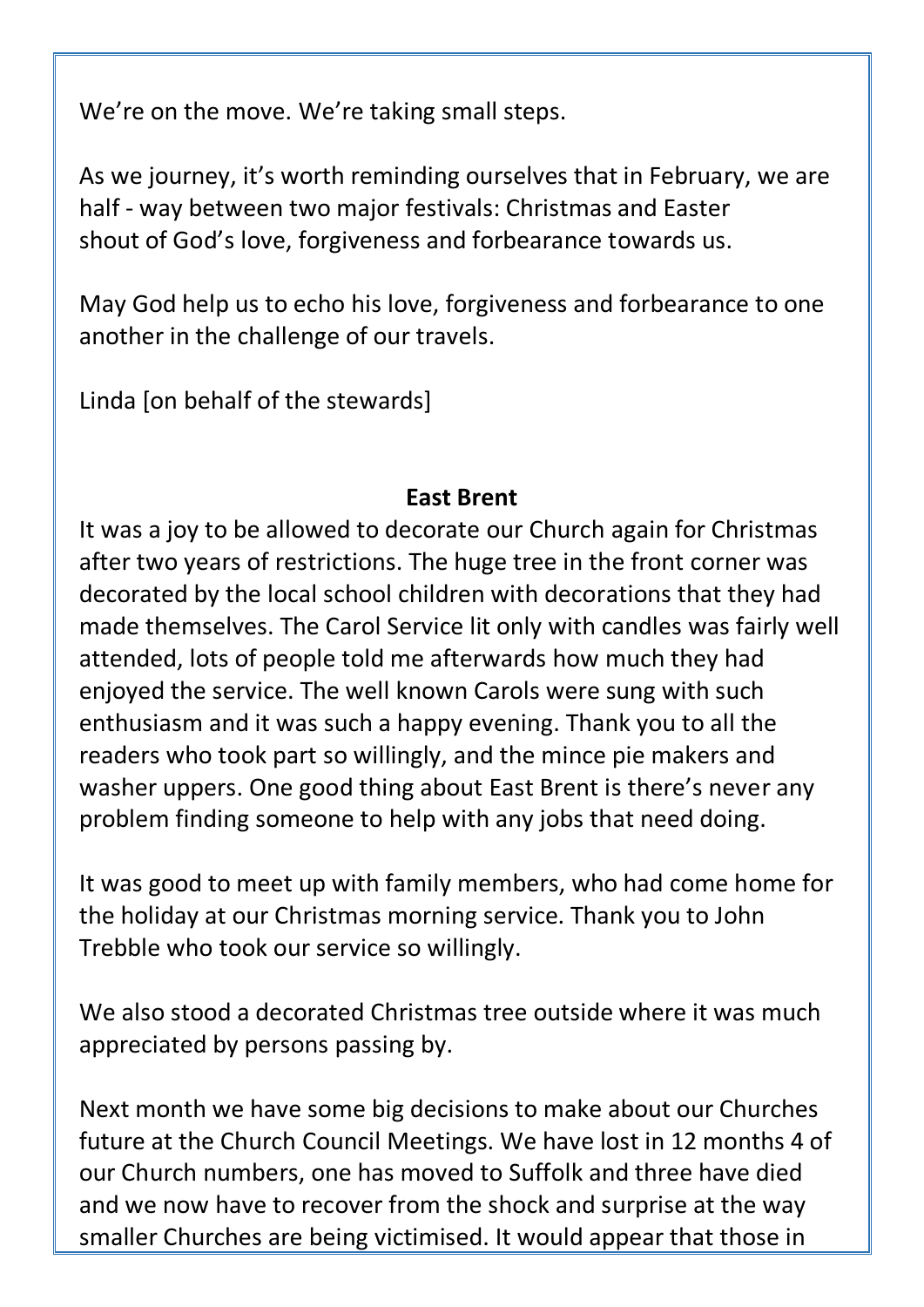authority have no idea how smaller village Churches work. We pray that we will be led to make the right decision about our future, if we have one!!!

Jill Legg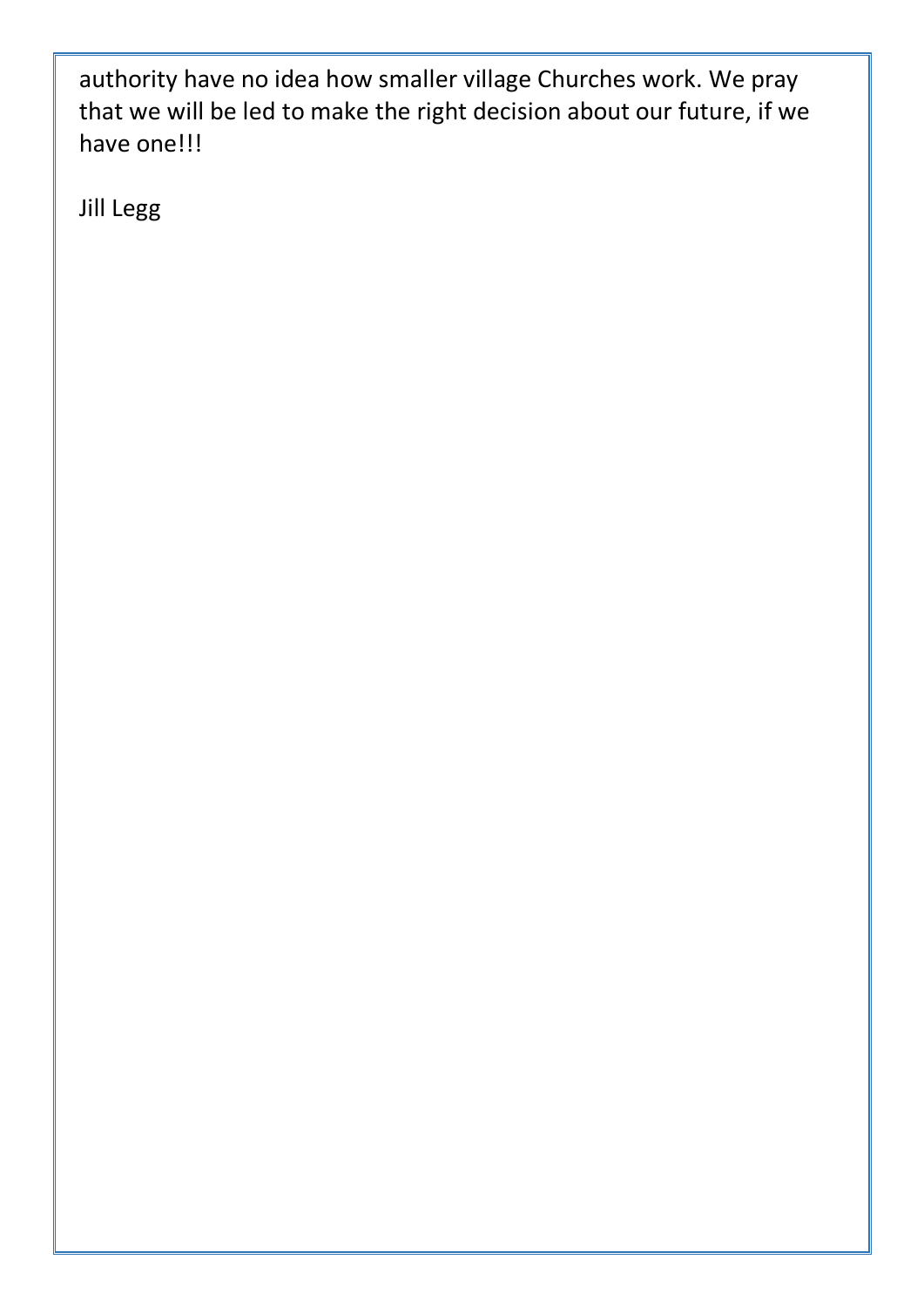## $PLUS +++$ **POEMS, PRAYERS and OTHER MESSAGES**

### **[First Sight](https://hellopoetry.com/poem/68923/first-sight/)**

With lambing season nearly upon us, Judy Allen offers the following poem:

Lambs that learn to walk in snow When their bleating clouds the air Meet a vast unwelcome, know Nothing but a sunless glare. Newly stumbling to and fro All they find, outside the fold, Is a wretched width of cold.

As they wait beside the ewe, Her fleeces wetly caked, there lies Hidden round them, waiting too, Earth's immeasurable surprise. They could not grasp it if they knew, What so soon will wake and grow Utterly unlike the snow.

### **Burnham Church Choir Update**

As you may know Bridget Christian decided to step down as Leader and Choir Mistress of the Burnham Methodist Church Choir after our Carol Service the week before Christmas. Bridget has led the choir, along with her late husband Tim as organist, for probably more years than she cares to remember. As a church we owe her a great debt of gratitude for all she has given to this church and members of the choir miss her knowledge and encouragement (and her gentle put downs!)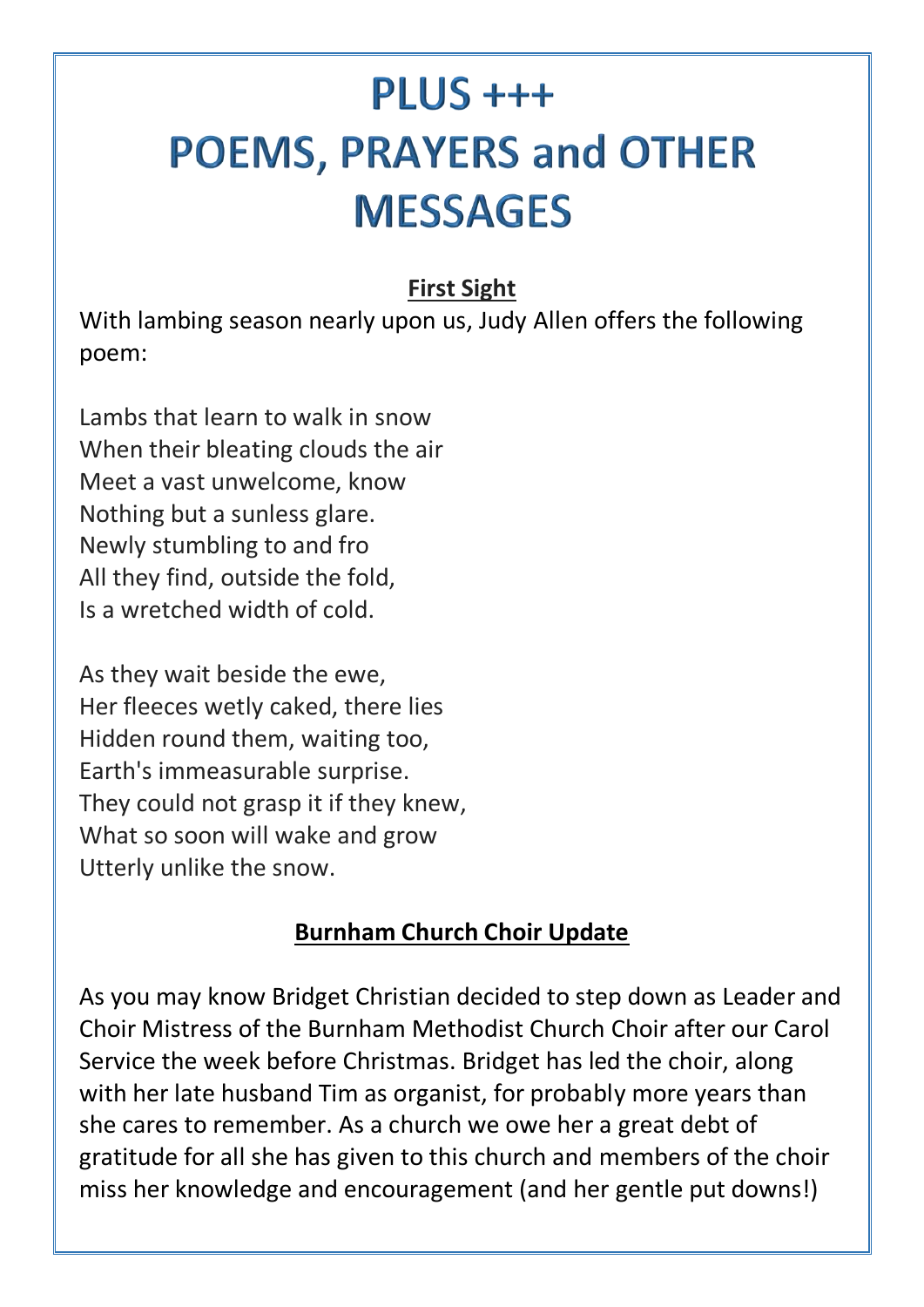and the enjoyment we had at our rehearsals and performances on special occasions. We don't want to lose all that!

As a group we felt that we wanted to continue to sing within the church, so we suggested that for the time being we prepare to sing for specific occasions, Easter, Harvest, Christmas, circuit services and other special events as they arise. For these occasions we will invite anyone who loves singing to come and be part of the choir to create a joyful enhancement of our worship in praise of God.

It has been suggested that we should still lead the singing in church for Sunday worship and as Choir members we would like that. We have thought about it but as we are not sure how this could be achieved at the moment we cannot commit to that.

As music is very much part of church life, long may our songs of praise continue.

Ann Hall on behalf of the Church Choir.

### **Mothers in Israel (Part 8)**

As I said when I concluded the previous piece I had written under the over-riding heading of "Mothers in Israel," I would devote a section on the way in which the National Children's Home was founded, and the way the women who offered for service there gradually developed into two roles. One of these was the Diaconate Order that I have already covered, but the other focused on the work among children and become the Order of Sisters of the National Children's Home and that is the topic for this time.

Revd. Thomas Bowman Stephenson, an ordained minister in the Wesleyan Methodist Church was appointed to Lambeth in 1867. He became appalled by the number of destitute children who roamed the streets there and in other areas of London. He resolved to try to do something about this. With the help of a fundraising committee, and appeals in the Methodist Recorder, money was raised to rent a house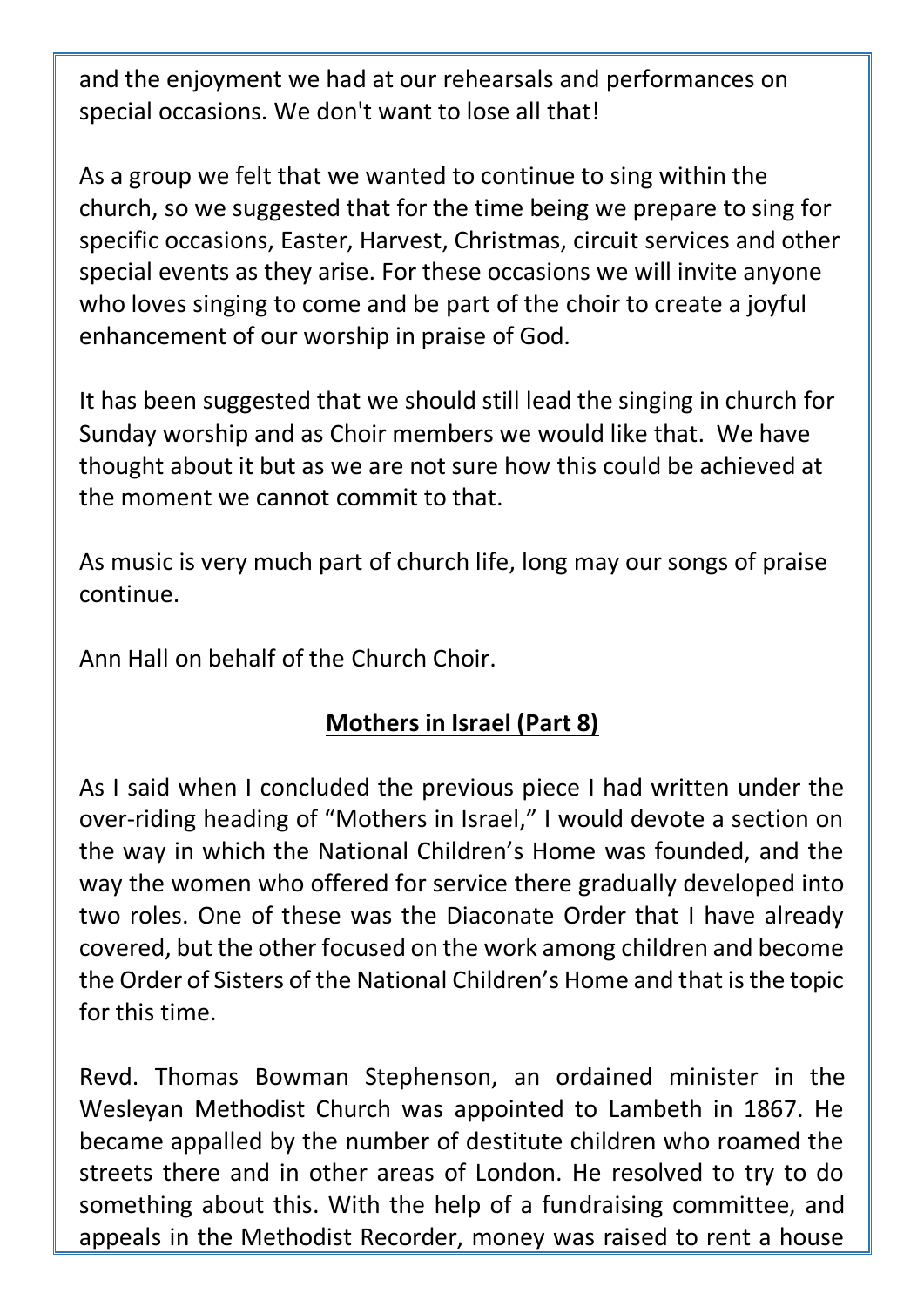where a home for fifteen boys was established in 1868. These boys were to be cared for by a house father and mother, as Stephenson wanted the home to have a family style structure. The boys were given employment by chopping wood for fires.

In a book "Shadow and Sun" by Francis Horner (published I suspect soon after the First World War c. 1919 though there is no date of publication), there are graphic descriptions of the conditions in which the boys were found, the kind of lives they led, and the patience needed to help the boys realise that they could change the kind of life they had been living. As Revd. Stephenson was subject to the stationing system of the Methodist Conference, in 1871 he was moved to Bethnal Green. This was an opportunity for the original home to move to larger premises in Bonner Road. It was at this time that single sex households were established with girls being admitted for the first time. The scope for training the children grew wider as baking, carpentry, plumbing, and shoemaking were added to the ways in which the children were employed.

But along with the training for the children, the need was recognised to train those who were caring for the children. I found a very brief reference to a Brotherhood – but this never developed further, but in 1875 the Order of Sisters was established. Initially this was an encompassing foundation for all the women, but as time went on, the order took two different paths. One was the Order of Sisters of the People that become the Diaconate Order, but the other was the Sisters of the Children. Women from both orders were referred to as "Sister." Initially some of those who came into the Order were girls who had been cared for by the Home in the first place, but they were joined by others who found this a way to express their sense of vocation. The scale of the need for this kind of work increased as did the number of women who found that serving the church in this vocation was for them.

In "Alverstoke" written by Alan Hamblin in 2011 there is a list of the branches of homes, hostels, and training centres from 1869 until 1969 when the final branch was opened in Elmstead Woods.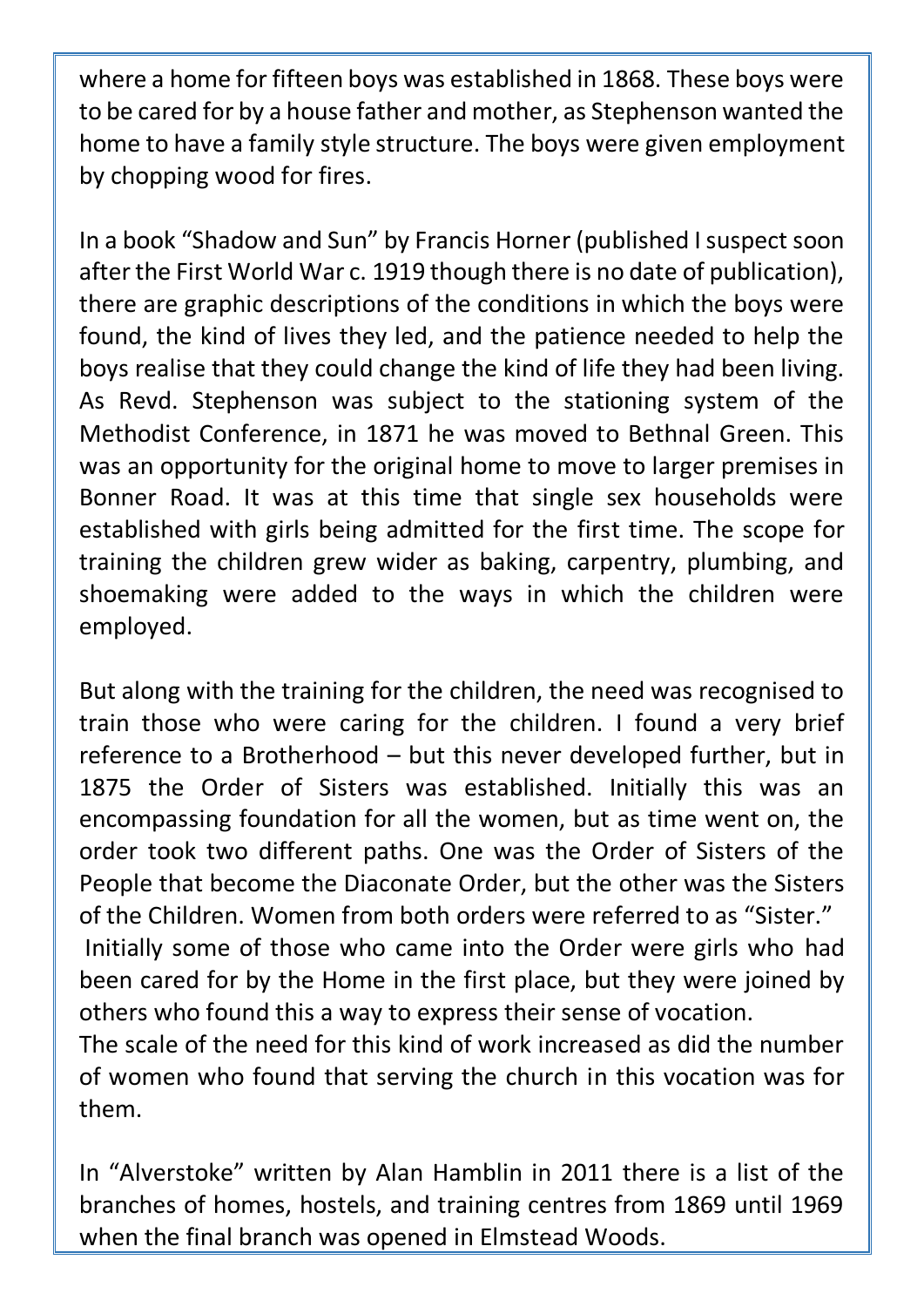As well, in that book are listed the names of the Sisters of the National Children's Home from its formation. The earliest name I could find was that of Louise Austin in 1875, and among them is that of Christine Thomas (nee Pearce, ordained 1965) who is a very active member of the West Huntspill Methodist Church in our Circuit. The Order was active until 1985 when government policy made a move from having children cared for in children's homes situations to that of fostering.

It was at the point that there was a name change from NCH (to which the National Children's Homes had been abbreviated earlier) to NCH Action for Children, and finally to Action for Children which is how we know it today.

To conclude I would like to quote from "Alverstoke": -

"At her Ordination, each sister was presented with a Bible, and a badge – coloured in white, navy, and gold. The present Sisterhood badge was approved by the Convocation of 1933 and incorporates the symbol of the Sisterhood Order from 1875" To seek and save that which is lost"." Alan goes on to say that a stained-glass window was placed at Highbury in 1999 to commemorate the Order, but on its closure, this was moved to Westminster Central Hall where it was rededicated in 2010, together with a memorial book with the names of the 1,366 Sisters who served the Order from its foundation.

I am very grateful to Christine Thomas for the loan of "Shadow and Sun" and "Alverstoke" that have provided details that I was unable to find elsewhere.

Joyce Pipet

**Finally, please note the deadline for the March Link Plus is 27th February.**